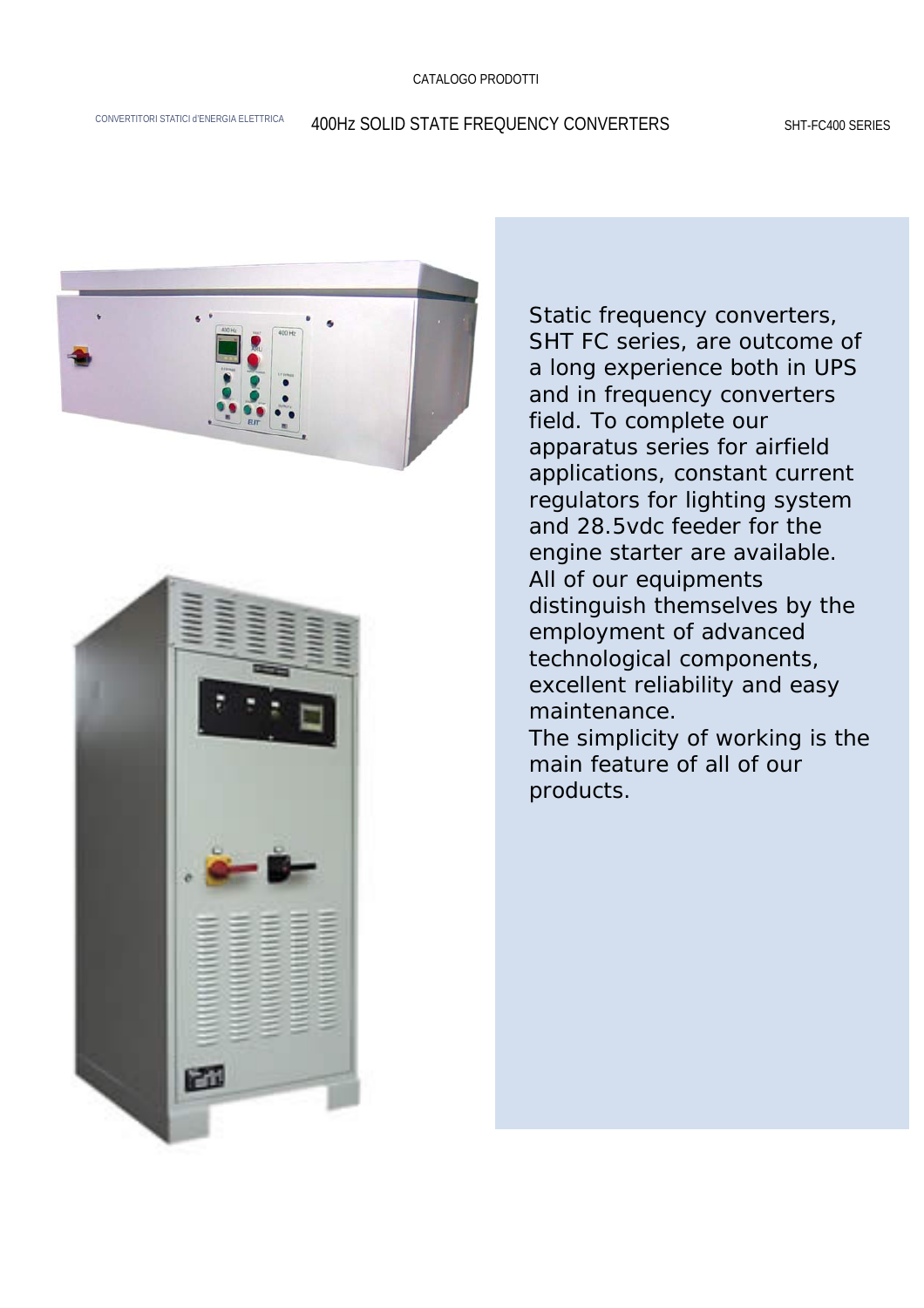## **TECHNICAL SPECIFICATION**

| 1. INPUT DATA<br>- Rated voltage:<br>- Frequency:<br>- Input current at full load<br>- Power factor<br>- Total Current Harmonic Distortion<br>- Inrush current                                                                                                                                                                           | : $3 \times 400V + -15\%$<br>$: 50/60Hz + -5%$<br>: see table<br>: 0.94<br>: 30% standard (10% as option)<br>: absent                                    |
|------------------------------------------------------------------------------------------------------------------------------------------------------------------------------------------------------------------------------------------------------------------------------------------------------------------------------------------|----------------------------------------------------------------------------------------------------------------------------------------------------------|
| 2. OUTPUT DATA<br>- Rated power (cosphi=0,8)<br>- Rated voltage<br>- Frequency<br>- Power factor                                                                                                                                                                                                                                         | : see table<br>$: 200/115V$ 4w<br>: 400Hz $\pm 0.5\%$<br>$:$ ind./cap.                                                                                   |
| - Waveform<br>- Total Harmonic Distortion (linear load)<br>- Voltage regulation<br>- Voltage transient (for load step 0-100%<br>and back):<br>- Recovery time<br>- Overload 10 minutes<br>- Overload 1 minute<br>- Overload 10 seconds<br>- Voltage symmetry with balanced load<br>- Voltage symmetry with 30% unbalanced load $\pm 2\%$ | : sinusoidal<br>$:3\%$<br>$: 1\%$<br>: 18%<br>$: 2$ msec.<br>: 1.25 of full load<br>: 1.5 of full load<br>: 2 of full load<br>$\pm 1\%$                  |
| 3. SYSTEM PARAMETERS<br>- Dimensions (Width x Depth x Height mm)<br>- Weight (kgs)<br>- Efficiency<br>- Audible noise<br>- Operating temperature<br>- Relative humidity (non-condensing)<br>- Altitude without derating<br>- Enclosure:<br>- Cooling:                                                                                    | see table : :<br>: see table<br>$: >90\%$<br>$: 68$ d $BA$<br>: $-25^{\circ}$ C to $+50^{\circ}$ C<br>: 0 to 95%<br>:1000m msl<br>: IP20<br>: forced air |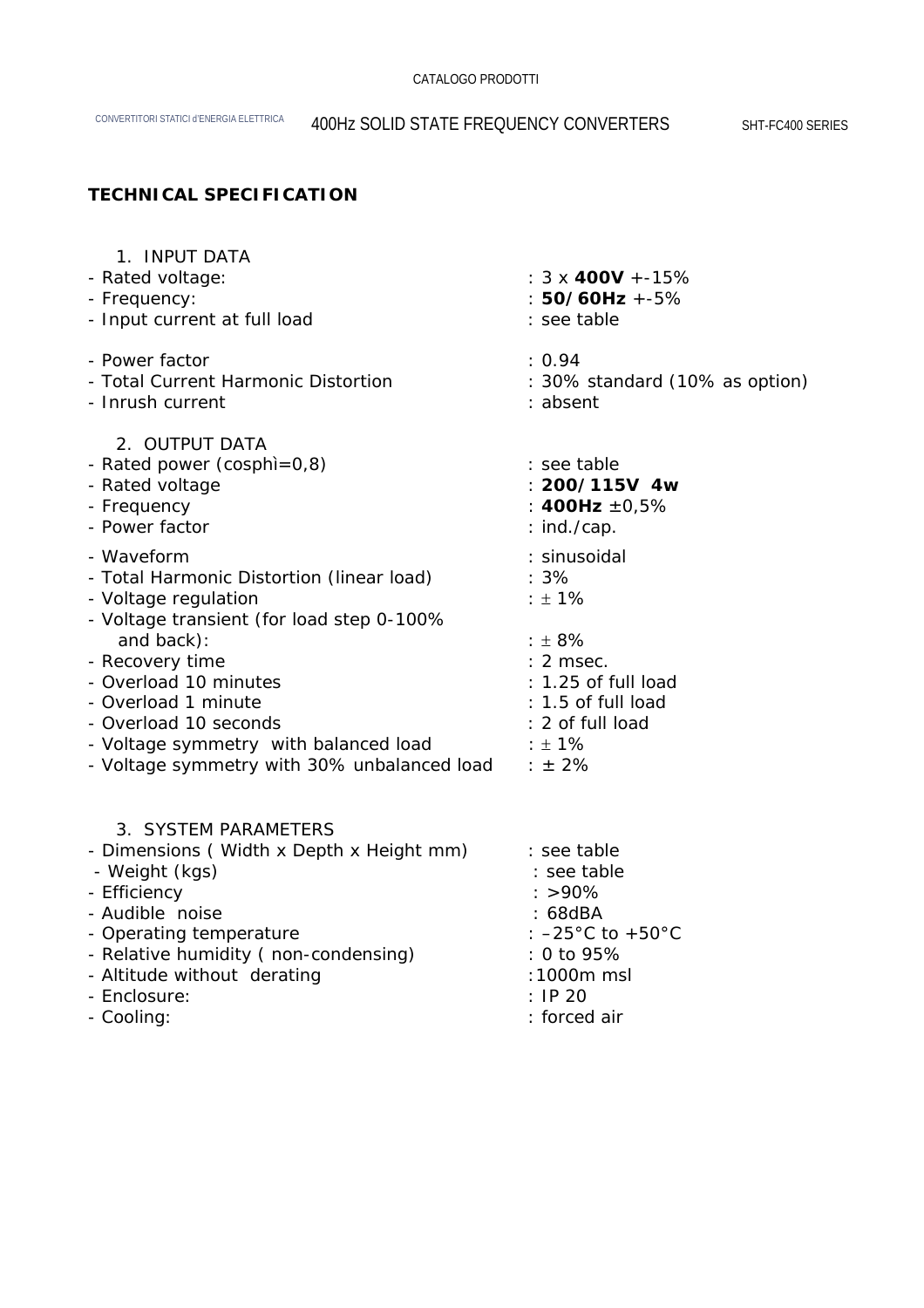#### 4. STANDARDS

CE compliant.

ISO 6858: Ground support electrical supplies

EN 2282: Characteristics of aircraft electrical supplies – General requirements MIL-STD-704E

EN50091-1

EN 61000-6-2: Electromagnetic compatibility. Emission

EN 61000-6-4: Electromagnetic compatibility. Immunity.

### 5. BREAKERS, OPERATOR CONTROLS, MEASURES, INDICATORS

- Input circuit breaker (door interlocked)

- Output switch
- ON/OFF switch operator

| - Measures:      | : output voltage              |
|------------------|-------------------------------|
|                  | : output current              |
|                  | : output frequency            |
| -Indicators:     | : frequency converter running |
|                  | : frequency converter alarm   |
| - Remote control | : ON/OFF Converter            |

 6. AVAILABLE OPTIONS Input Voltage Output voltage IP54 IP 55 Extended temperature range: from -40°C to +50°C UPS version Parallel version NBPT Output contactor Aircraft interlock circuits Drop line compensation Remote Voltage control for very long lines Voltage fine regulation (potentiometer) Frequency fine regulation (potentiometer) Distribution Cabinet Drop line compensator cabinet. Mobile Version Under Bridge version Output 28Vdc voltage